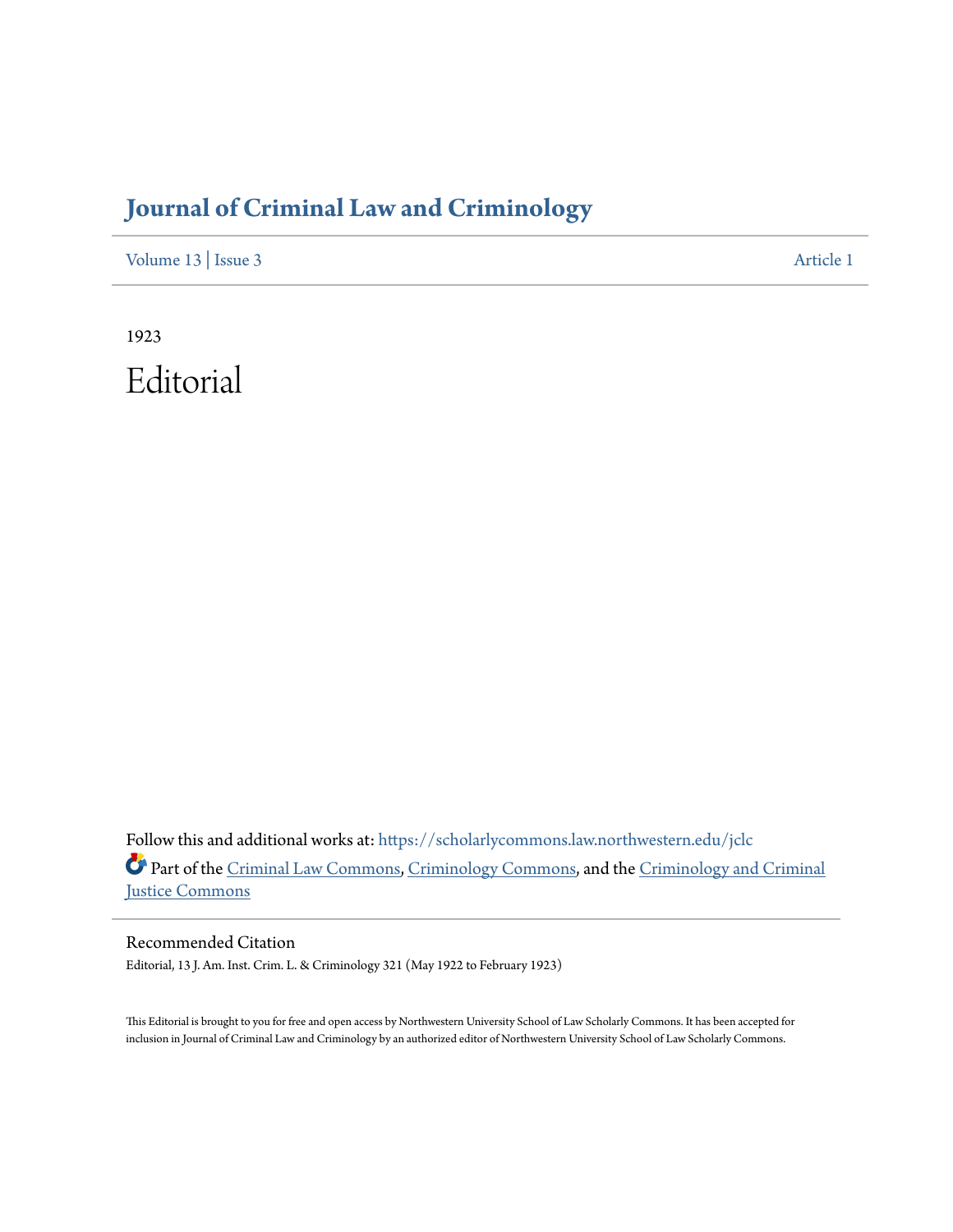VOL. XIII-No. 3. NOVEMBER, 1922

# Journal of the American Institute of Criminal Law and Criminology

Official Organ of the American Institute of Criminal Law and Criminology; of the American Prison Association; and of the American Society of Military Law.

#### Managing Editor, ROBERT H. **GAULT,**

Professor of Psychology, Northwestern University.

Managing Director, FREDERIC B. CROSSLEY,

Librarian of the Elbert H. Gary Collection of Criminal Law and Criminology, Northwestern University.

Subscribers who wish to discontinue their subscriptions at the end of the subscription period should notify the business office of the Journal; otherwise it will be assumed that a continuation is desired.

#### ASSOCIATE EDITORS

- Herman Adler, Illinois State Criminologist Chicago.
- 
- Sophonisba **S. Breckenridge, University of** Chicago, Chicago.<br>Frederic B. Crossley, Librarian of the Elbert H. Gary Collection of Criminal Law and Criminology, Northwestern Uni-<br>versity.
- 
- Katherine Bement Davis, Chairman, Parole Board, New York City. Raymond B. Fosdick, Member of the Bar. New York City.
- James **W.** Garner, Professor of Political Science, University of Illinois. Bernard Glueck, School of Social Work, New York City. William Healy, Director of the Judge Baker Foundation, Boston.
- 
- 
- Joel D. Hunter, General Superintendent, United Charities, Chicago.
- Edwin **R.** Keedy, Professor of Law, Uni-versity of Pennsylvania.
- Edward Lindsey, Judge of the Common Pleas Court, Warren, Pa.
- F. Emory Lyon, Superintendent Central Howard Association, Chicago.
- Adolf Meyer, Professor of Psychiatry, John Hopkins University.
- Nathan William MacChesney, of the **Chi-**cago Bar; Commissioner on Uniform State Laws.
- Robert **W.** Millar, Professor of Law, Northwestern University.
- John **R.** Oliver, Medical Officer to the Supreme Bench, Baltimore.
- James Bronson Reynolds, North Haven, Conn., President of the Institute.
- Edwin W. Sims, Member of the Chicago Bar; President of the Chicago Crime Commission.
- Arthur **J.** Todd, Professor of Sociology, Northwestern University.
- Chester **G.** Vernier, Professor of Law, Stanford University, Cal.
- August Vollmer, Chief of Police, Berkeley, California.
- Guy Montrose Whipple, Professor of **Edu-**cational Psychology, University of Michi- gan.
- John H. Wigmore, Dean of the Northwest-<br>ern University Law School.

#### EDITORIALS.

| Minutes of the Meeting of the Executive Board of the Insti- |  |
|-------------------------------------------------------------|--|
| tute of Criminal Law and Criminology, September 27,         |  |
| 1922—The Contribution of the American Prison Con-           |  |
|                                                             |  |

**CONTENTS**